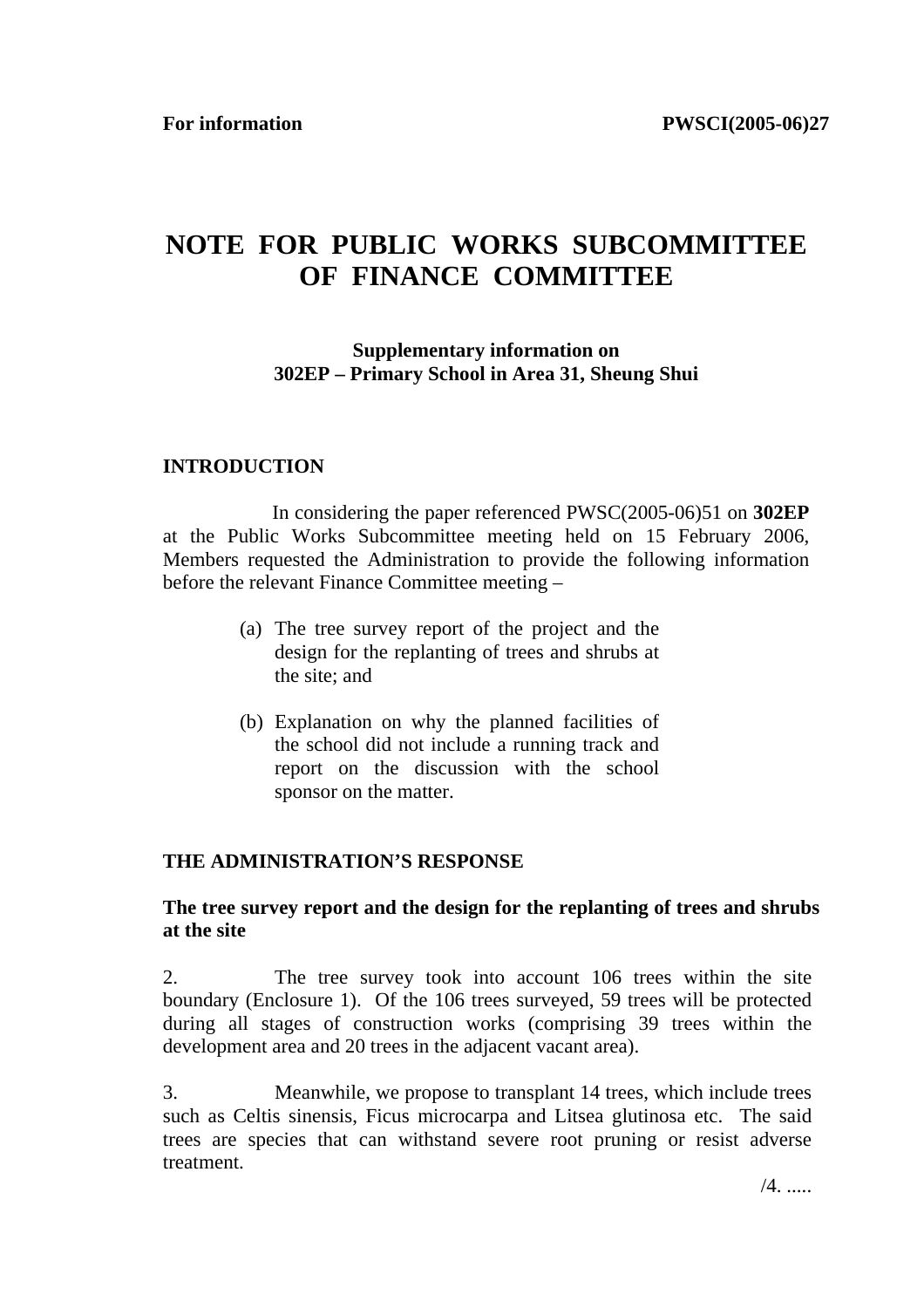4. The remaining 33 trees will be felled (Enclosure 2). Of these, 22 are surveyed as small, in poor health or poorly formed, nine are blocking school entrance and vehicular access and two are too close to building structure. None of these trees are regarded as important trees.

5. To compensate for the 33 trees to be felled, we have originally proposed planting not less than 114 trees in the school (Enclosure 3). This will be revised to 75 trees in order to provide for a running track (paragraph 6 below). We will consider selecting the following plants which are capable of establishing a vegetative cover compatible with the existing site condition -

- Bauhinia blakeana
- Cassia surattensis
- Ficus benjamina
- Hibiscus tiliaceus
- Magnolia denudata
- Plumeria rubra

## **Provision of a running track**

6. Running tracks, if provided within a school site, are required to be built at level. For the subject school site, there is a level difference of around one metre (m) between the front and rear which has constrained the provision of a 60 m running track. Architectural Services Department has further reviewed the issue and considered it possible to include a shorter running track of around 40 m. We have further discussed with the school sponsor and they are pleased to be provided with this option of a shorter track as illustrated in Enclosure 4. The additional cost of \$300,000 can be absorbed within the contingencies of the project estimate.

--------------------------------------

Education and Manpower Bureau March 2006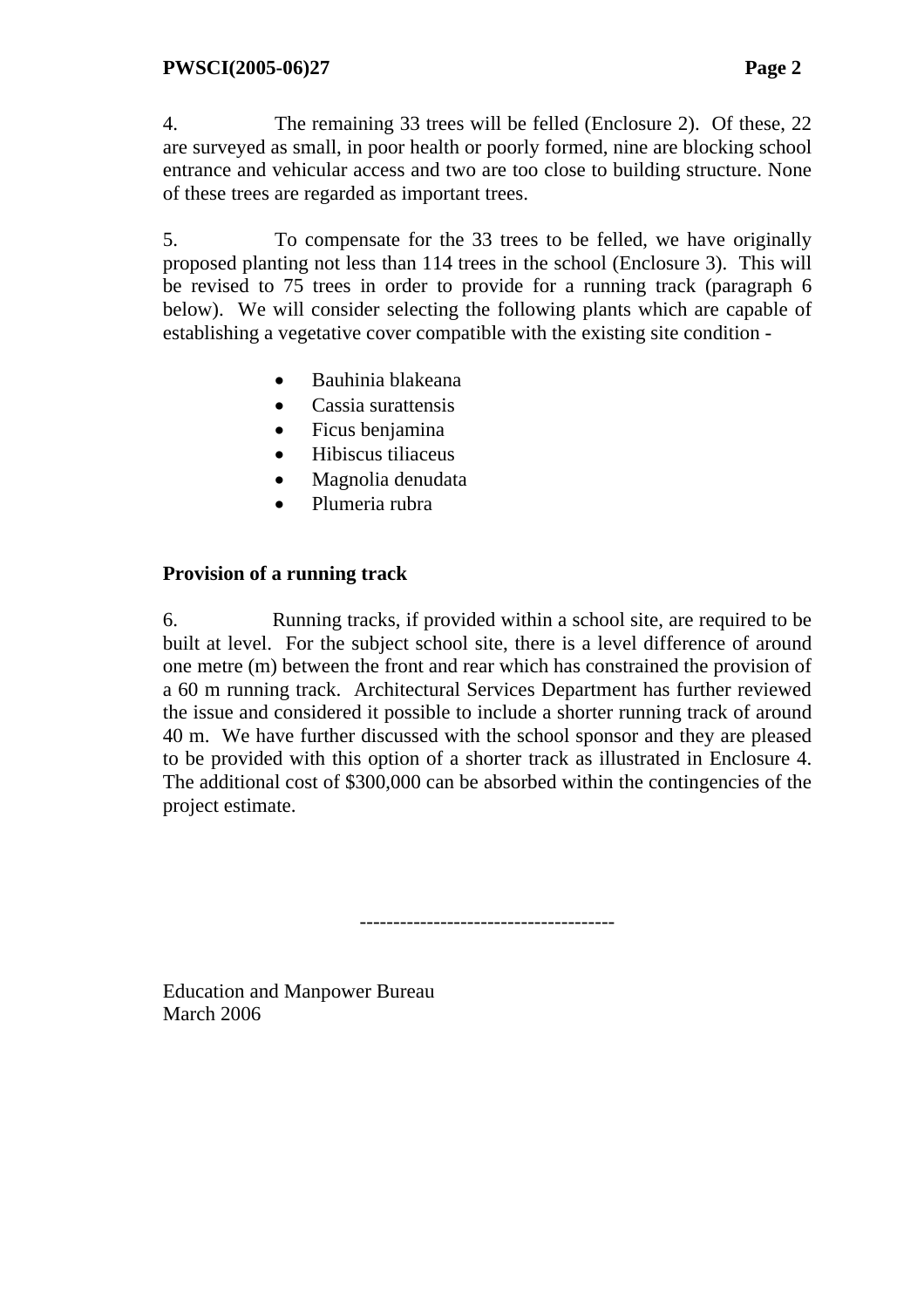

302EP - PRIMARY SCHOOL IN AREA 31, SHEUNG SHUI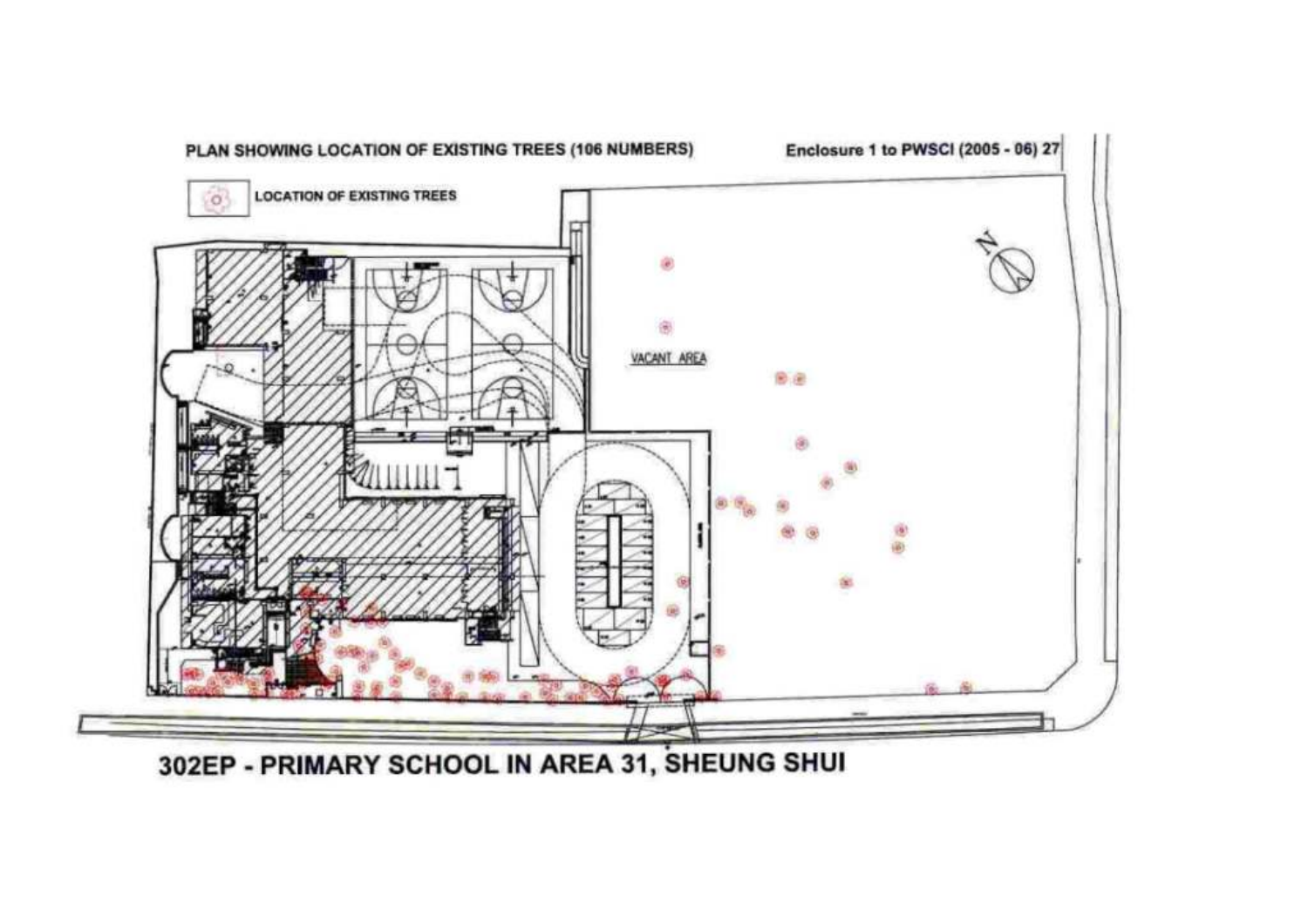

302EP - PRIMARY SCHOOL IN AREA 31, SHEUNG SHUI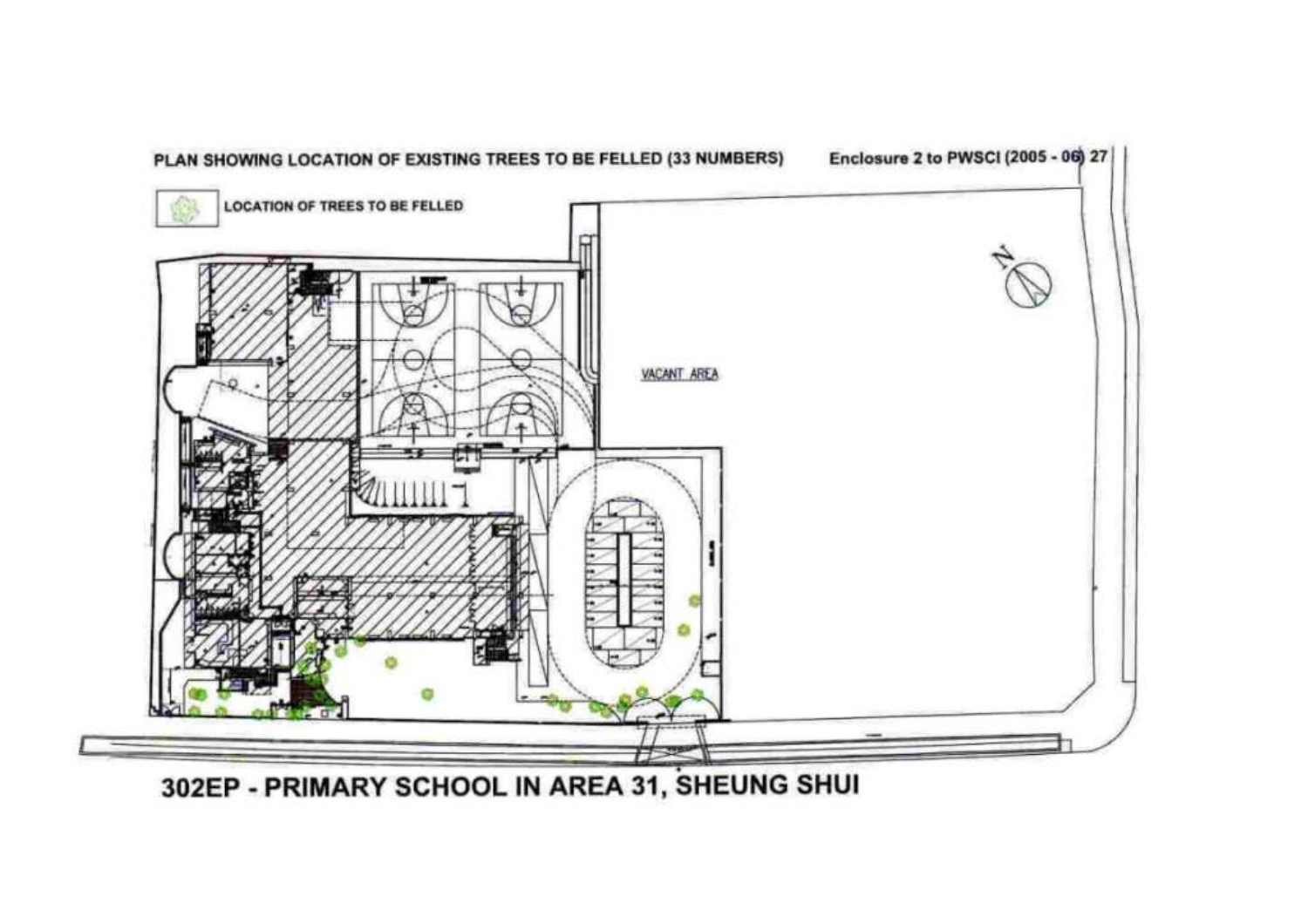# PLAN SHOWING LOCATIONS OF EXISTING TREES (RETAINED),<br>TREES TO BE PLANTED ORIGINALLY AND TREES TO BE TRANSPLANTED



302EP - PRIMARY SCHOOL IN AREA 31, SHEUNG SHUI